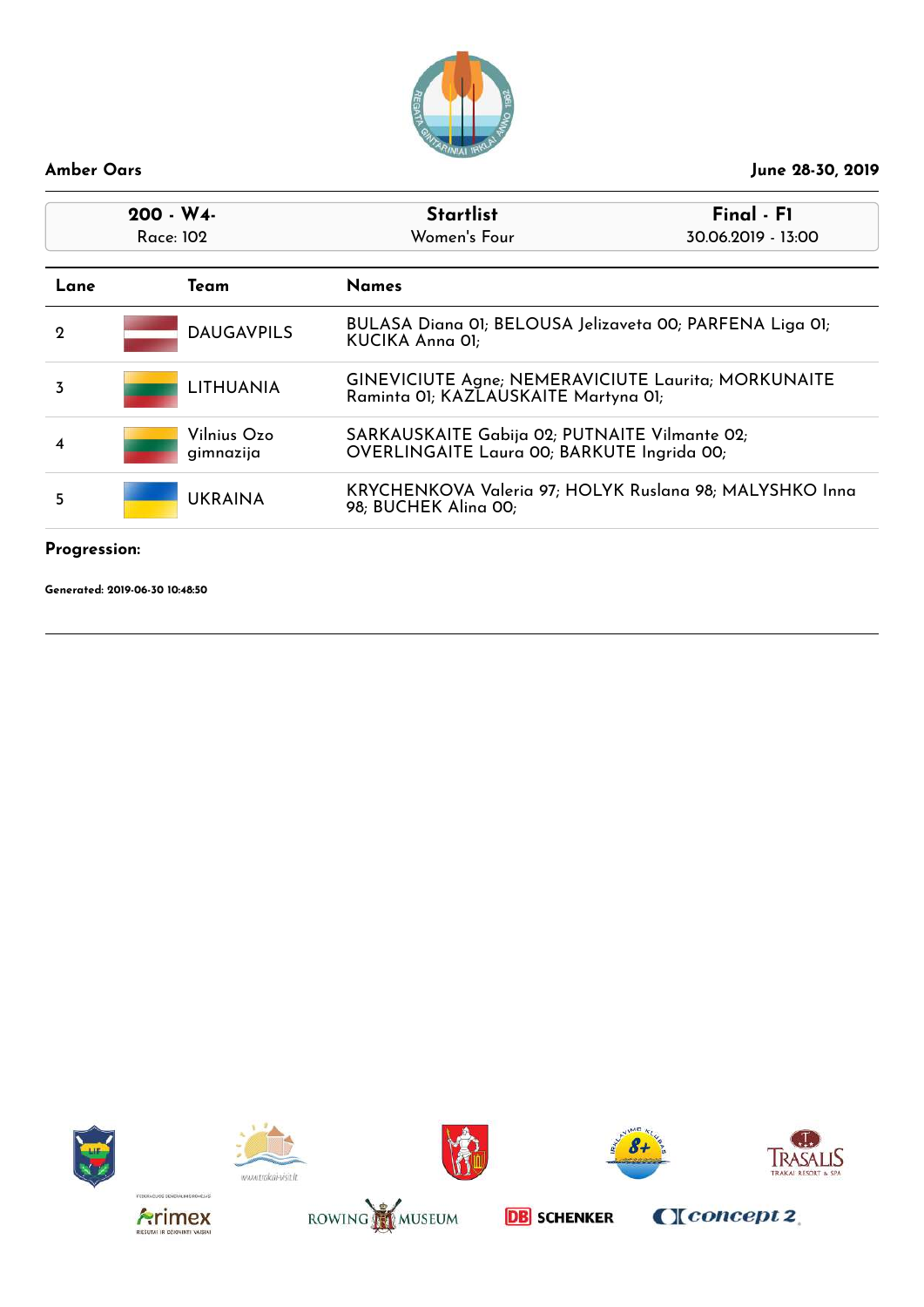

| $201 - W1x$<br>Race: 103 |                                | <b>Startlist</b><br>Women's Single Sculls | Final - FB<br>30.06.2019 - 13:05 |
|--------------------------|--------------------------------|-------------------------------------------|----------------------------------|
| Lane                     | Team                           | <b>Names</b>                              |                                  |
|                          | MSG Jurmala                    | RUMPE Laine 03;                           |                                  |
| $\mathbf{Q}$             | Rowing Club<br><b>Tallinn</b>  | JARVSOO Katariina-Johanna 98;             |                                  |
| $\overline{3}$           | <b>DAUGAVPILS</b>              | FRANCKEVICA Evita 02;                     |                                  |
| $\overline{\bf 4}$       | <b>NARVA</b><br><b>ENERGIA</b> | <b>BORODATSOVA Uljana 97;</b>             |                                  |
| 5                        | <b>VILJANDI RC</b>             | DIMITRIJEV Helene 02;                     |                                  |
| 6                        | KRSM - IK<br>Favoritas         | TALACKAITE Daniele 01;                    |                                  |

# **Progression:**

















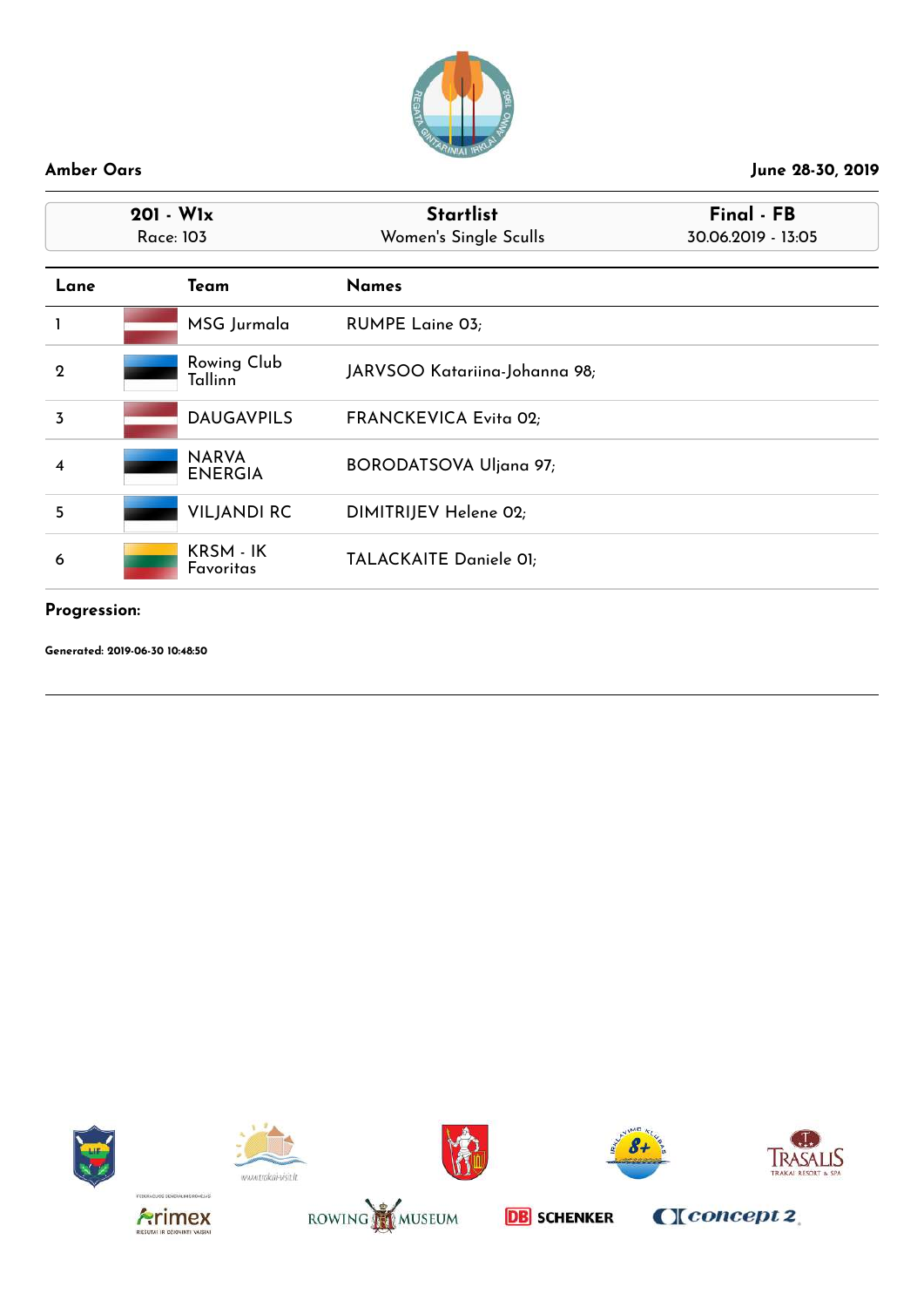

| $201 - W1x$<br>Race: 104 |                                | <b>Startlist</b><br>Women's Single Sculls | Final - FA<br>30.06.2019 - 13:15 |
|--------------------------|--------------------------------|-------------------------------------------|----------------------------------|
| Lane                     | Team                           | <b>Names</b>                              |                                  |
| 1                        | MSG/SASS                       | SIMACEVA Jelizaveta 96;                   |                                  |
| $\boldsymbol{2}$         | Parnu SK                       | KUUTS Nora 97;                            |                                  |
| 3                        | Republic of<br>Moldova         | <b>CONTEVICENCO Tatiana 97;</b>           |                                  |
| $\overline{\mathbf{4}}$  | Rowing Club<br><b>Tallinn</b>  | LAANE Liisa-Marie 01;                     |                                  |
| 5                        | <b>LITHUANIA</b>               | ADOMAVICIUTE leva 94;                     |                                  |
| 6                        | <b>NARVA</b><br><b>ENERGIA</b> | SAFONOVA Uljana 04;                       |                                  |

# **Progression:**

















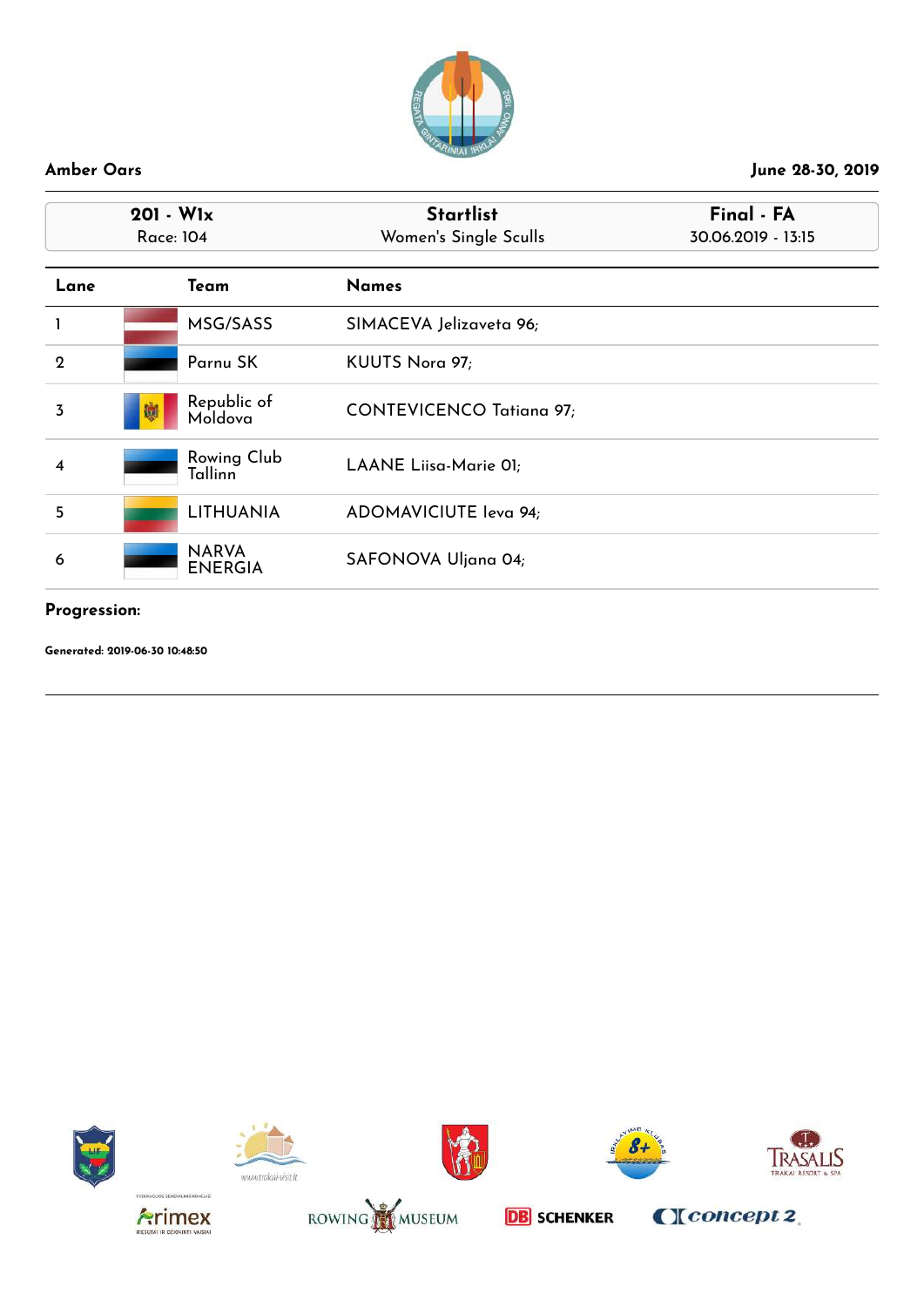

| 202 - Mlx<br><b>Race: 105</b> |                                                        | <b>Startlist</b><br>Men's Single Sculls | Final - FB<br>30.06.2019 - 13:20 |  |
|-------------------------------|--------------------------------------------------------|-----------------------------------------|----------------------------------|--|
| Lane                          | <b>Team</b>                                            | <b>Names</b>                            |                                  |  |
|                               | <b>KLAIPEDOS</b><br><b>IRKLAVIMO</b><br><b>CENTRAS</b> | LOGVINOVAS Gustas 03;                   |                                  |  |
| $\boldsymbol{2}$              | Republic of<br>Moldova                                 | MOSOI Artemii 03;                       |                                  |  |
| 3                             | <b>LATVIA</b>                                          | VERPAKOVSKIS Tits Ralfs 97;             |                                  |  |
| 4                             | <b>KLAIPEDOS</b><br><b>IRKLAVIMO</b><br><b>CENTRAS</b> | MURAVJOV Artur 97;                      |                                  |  |
| 5                             | <b>LATVIA</b>                                          | KUKSA Egils OI;                         |                                  |  |
| 6                             | <b>Rowing Club</b><br>Tallinn                          | LIIVAMAGI Ermo 00;                      |                                  |  |

# **Progression:**

**Generated: 2019-06-30 10:48:50**













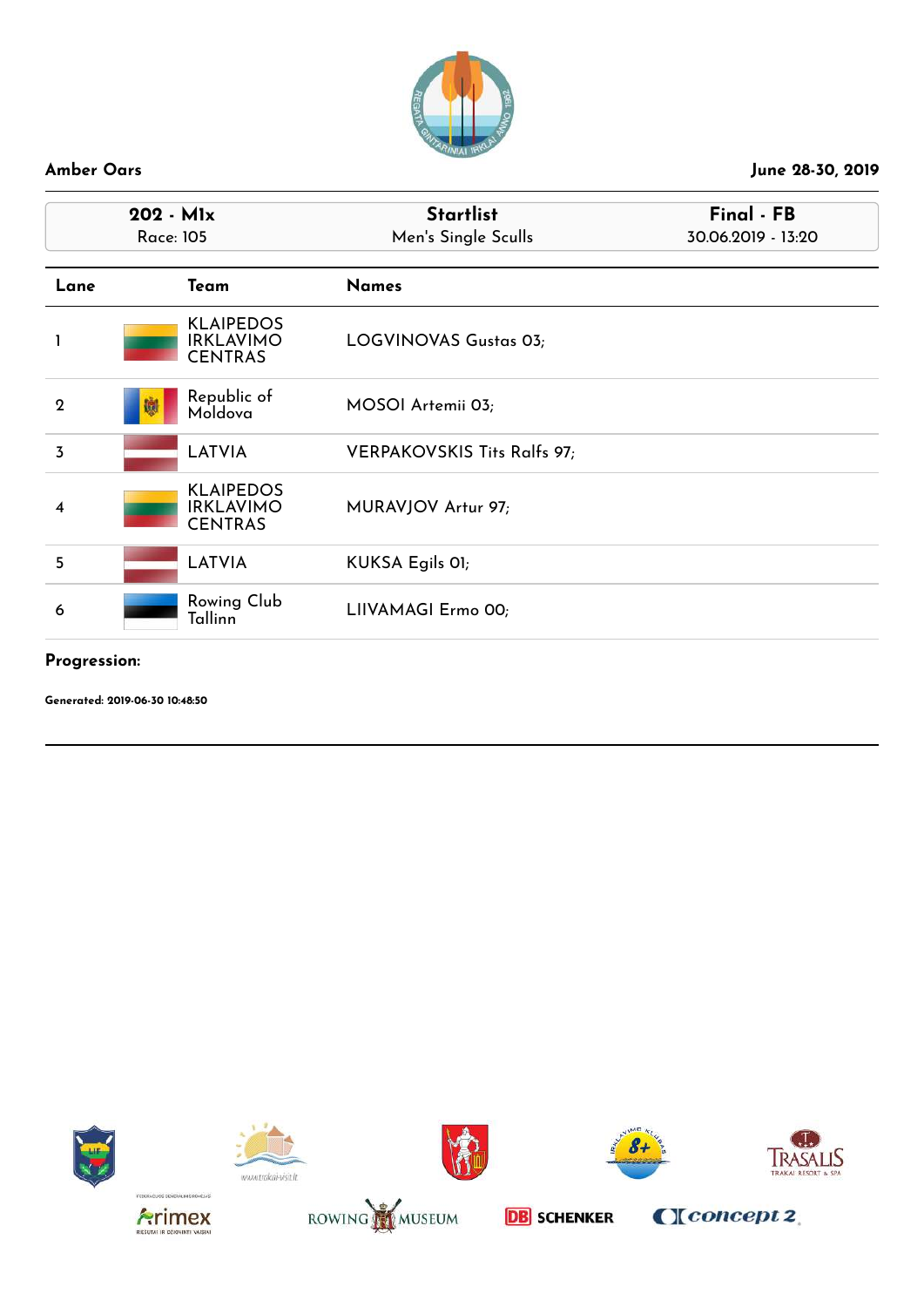

| $202 - Mlx$<br>Race: 106 |  |                                   | <b>Startlist</b><br>Final - FA<br>Men's Single Sculls<br>30.06.2019 - 13:30 |  |
|--------------------------|--|-----------------------------------|-----------------------------------------------------------------------------|--|
| Lane                     |  | Team                              | <b>Names</b>                                                                |  |
|                          |  | <b>UKRAINA</b>                    | ZAKHAROV Artem 03;                                                          |  |
| $\mathbf 2$              |  | <b>LITHUANIA</b>                  | <b>STANKUNAS Povilas 97;</b>                                                |  |
| $\overline{3}$           |  | <b>LITHUANIA</b>                  | <b>BIELIAUSKAS Giedrius 97;</b>                                             |  |
| $\overline{\mathbf{4}}$  |  | <b>UKRAINA</b>                    | RASCHEPKIN Maksym 95;                                                       |  |
| 5                        |  | <b>Birstono SC</b>                | <b>CERNEVICIUS Paulius 99;</b>                                              |  |
| 6                        |  | Vilniaus miesto<br>sporto centras | <b>MAROCKA Domantas 00;</b>                                                 |  |

### **Progression:**

















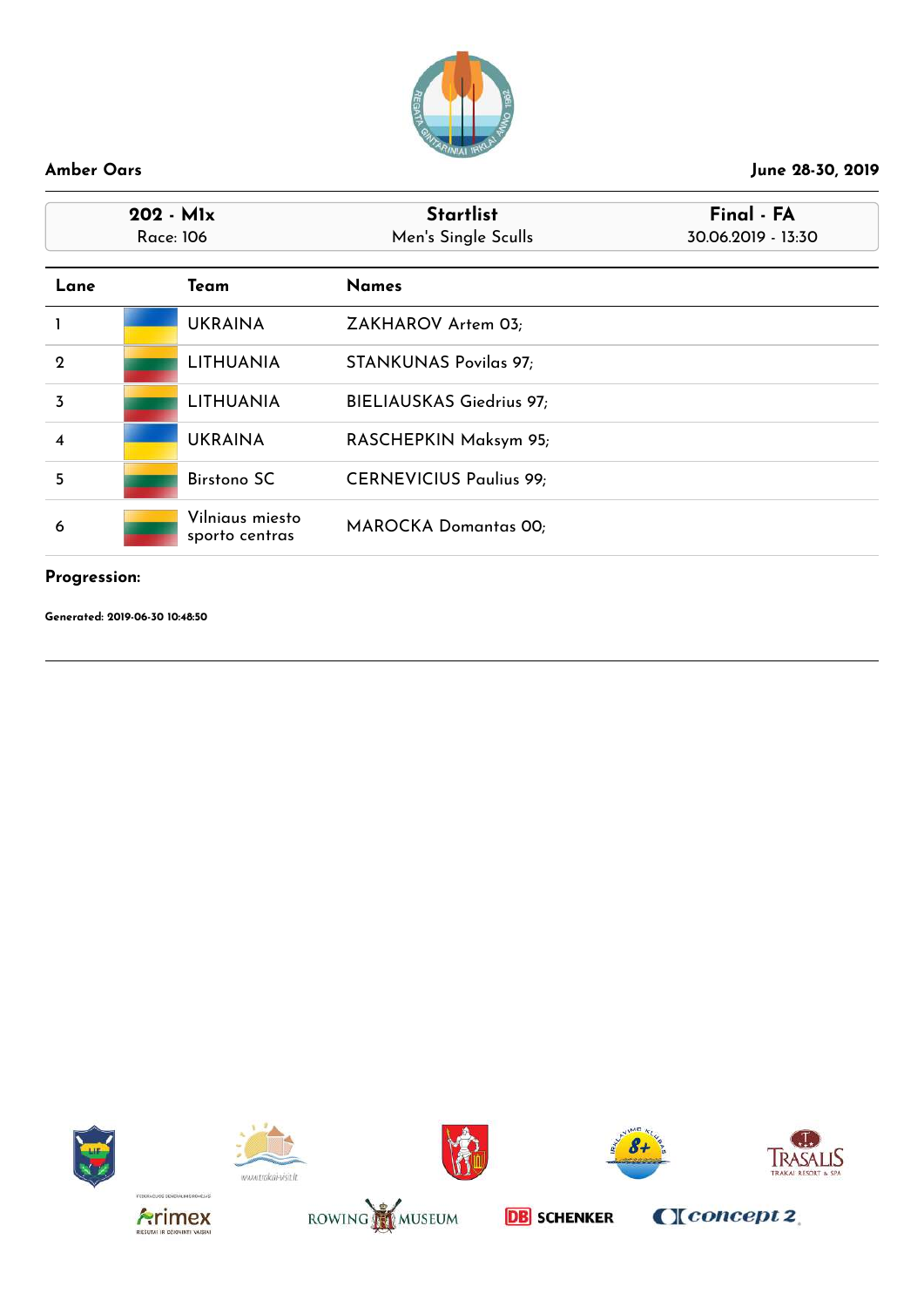

| $203 - M2$<br>Race: 107 |  |                        | Final - FA<br><b>Startlist</b><br>Men's Pair<br>30.06.2019 - 13:35 |  |
|-------------------------|--|------------------------|--------------------------------------------------------------------|--|
| Lane                    |  | Team                   | <b>Names</b>                                                       |  |
|                         |  | <b>DAUGAVPILS</b>      | SKUTANS Arturs 99; DULBINSKIS Norberts 98;                         |  |
| $\mathbf 2$             |  | KRSM - IK<br>Favoritas | STANKUNAS Dovydas 00; STANKUNAS Domantas 00;                       |  |
| 3                       |  | <b>VILJANDI RC</b>     | ORAS Rainer 03; RAUBA Arved 02;                                    |  |
| 4                       |  | <b>POLAND</b>          | ZUCHOWSKI Filip 97; DZIEWIECZYNSKI Piotr;                          |  |
| 5                       |  | <b>SIAULIAI</b>        | GUDUKAS Mantas 02; AUSBIKAVICIUS Saulius 02;                       |  |
| 6                       |  | <b>UKRAINA</b>         | MUSIENKO Kostiantyn 99; ONIPCHENKO Maksym 99;                      |  |

# **Progression:**

**Generated: 2019-06-30 10:48:50**













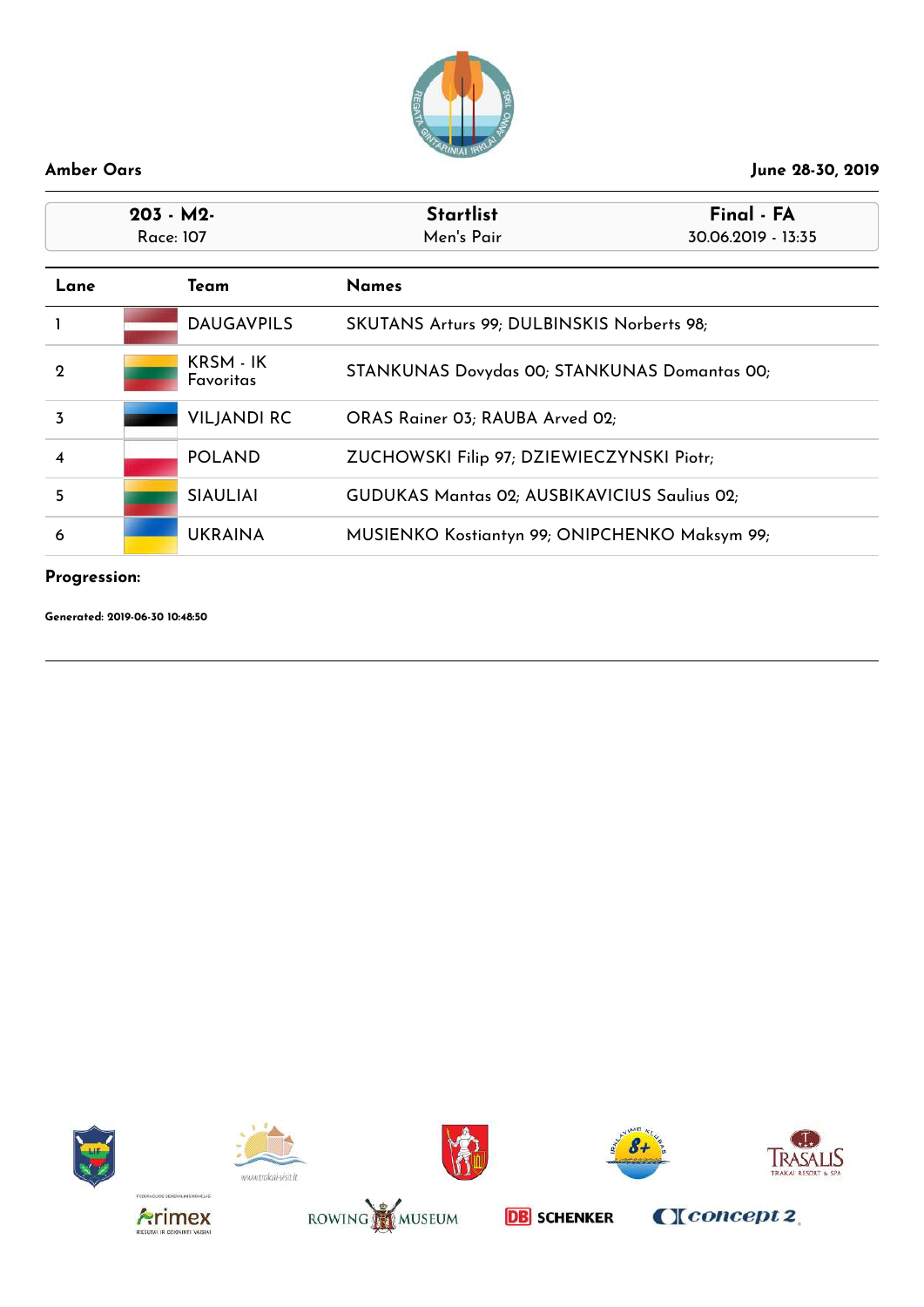

| $204 - M2x$<br>Race: 108 |  |                                             | <b>Startlist</b><br>Men's Double Sculls    | Final - FB<br>30.06.2019 - 13:45 |
|--------------------------|--|---------------------------------------------|--------------------------------------------|----------------------------------|
|                          |  |                                             |                                            |                                  |
| Lane                     |  | Team                                        | <b>Names</b>                               |                                  |
|                          |  | Rowing and<br><b>Canoeing Club</b><br>Tartu | LEHEMETS Hannes 02; MUDA Rein 01;          |                                  |
| $\mathbf 2$              |  | <b>LITHUANIA</b>                            | RAZMA Ramunas; MASANAUSKAS Titas;          |                                  |
| 3                        |  | <b>RUSSIA</b>                               | KHARITONOV Leonid 02; DUPLENKO Oleg 03;    |                                  |
| 4                        |  | <b>LATVIA</b>                               | BENKIS Eduards 01; ODZINS Renars 01;       |                                  |
| 5                        |  | Vilniaus miesto<br>sporto centras           | LIUTKUS Zygimantas 02; PAUNKSNIS Benas 02; |                                  |
| 6                        |  | Rowing Club<br>Tallinn                      | TIMMUSK Uku-Siim 02; KLEIN Jaan-Sander 02; |                                  |

# **Progression:**















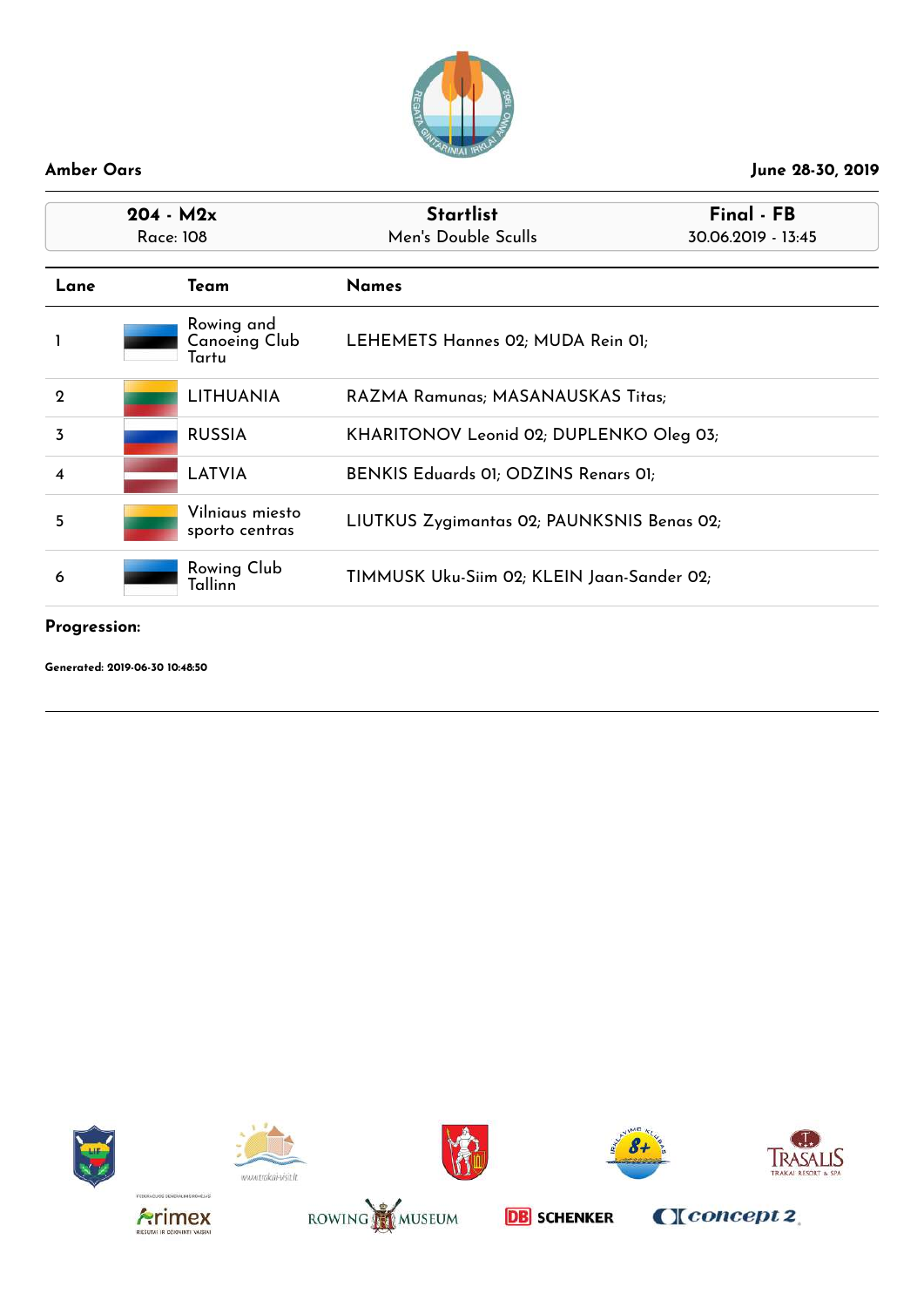

| $204 - M2x$<br>Race: 109 |  |                                                    | <b>Startlist</b><br>Final - FA<br>Men's Double Sculls<br>30.06.2019 - 13:55 |  |
|--------------------------|--|----------------------------------------------------|-----------------------------------------------------------------------------|--|
| Lane                     |  | Team                                               | <b>Names</b>                                                                |  |
|                          |  | <b>VILJANDI RC</b>                                 | MUISTE Leo 02; JALAKAS Mark-Theodor 01;                                     |  |
| $\mathbf{Q}$             |  | <b>ESTONIA</b>                                     | KUSTHEYN Mikhail 99; POOLAK Johann 97;                                      |  |
| 3                        |  | <b>ESTONIA</b>                                     | KUSLAP Kaur 90; UDAM Juri-Mikk 94;                                          |  |
| 4                        |  | KAUNO SPORTO<br><b>MOKYKLA</b><br><b>BANGPUTYS</b> | VOZNIKAS Arnodas 02; GREIVYS Aidas 02;                                      |  |
| 5                        |  | <b>RUSSIA</b>                                      | DUPLENKO Vladislav 97; BUCHNEV Alexander 99;                                |  |
| 6                        |  | Jelgava BJSS                                       | DERVINS Oskars 00; TIMBORS Janis 99;                                        |  |

### **Progression:**

















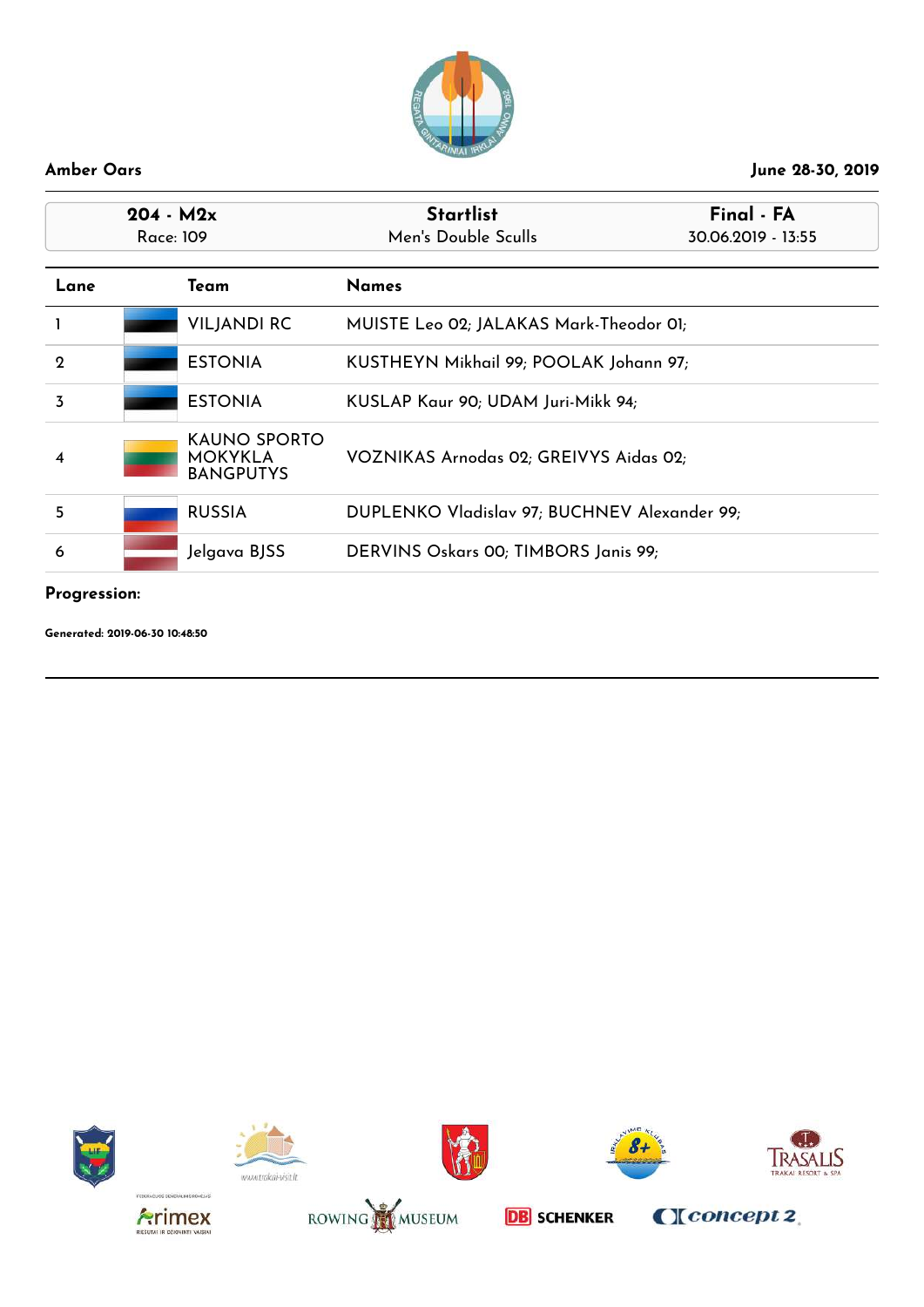

| $205 - LW1x$<br><b>Race: 110</b> |                                                           | <b>Startlist</b><br>Final - F1<br>Lightweight women's single sculls<br>30.06.2019 - 14:00 |  |
|----------------------------------|-----------------------------------------------------------|-------------------------------------------------------------------------------------------|--|
| Lane                             | Team                                                      | <b>Names</b>                                                                              |  |
|                                  | <b>TRAKAI</b>                                             | KIRSYTE Austeja OI;                                                                       |  |
| $\mathbf 2$                      | <b>POLAND</b>                                             | KRYSTOCHOWICZ Adrianna 02;                                                                |  |
| 3                                | MSG/SASS                                                  | <b>KRONE Austra 06;</b>                                                                   |  |
| $\overline{\mathbf{4}}$          | <b>POLAND</b>                                             | <b>DREIER Zuzanna 95;</b>                                                                 |  |
| 5                                | <b>KAUNO SPORTO</b><br><b>MOKYKLA</b><br><b>BANGPUTYS</b> | MAIZVILAITE Egle 00;                                                                      |  |
| 6                                | <b>LATVIA</b>                                             | BERLIZOVA Nansija 01;                                                                     |  |
| 7                                | Republic of<br>Moldova                                    | NARIVONCIC Iulia 99;                                                                      |  |

### **Progression:**

**Generated: 2019-06-30 10:48:50**









CI concept 2







**DB** SCHENKER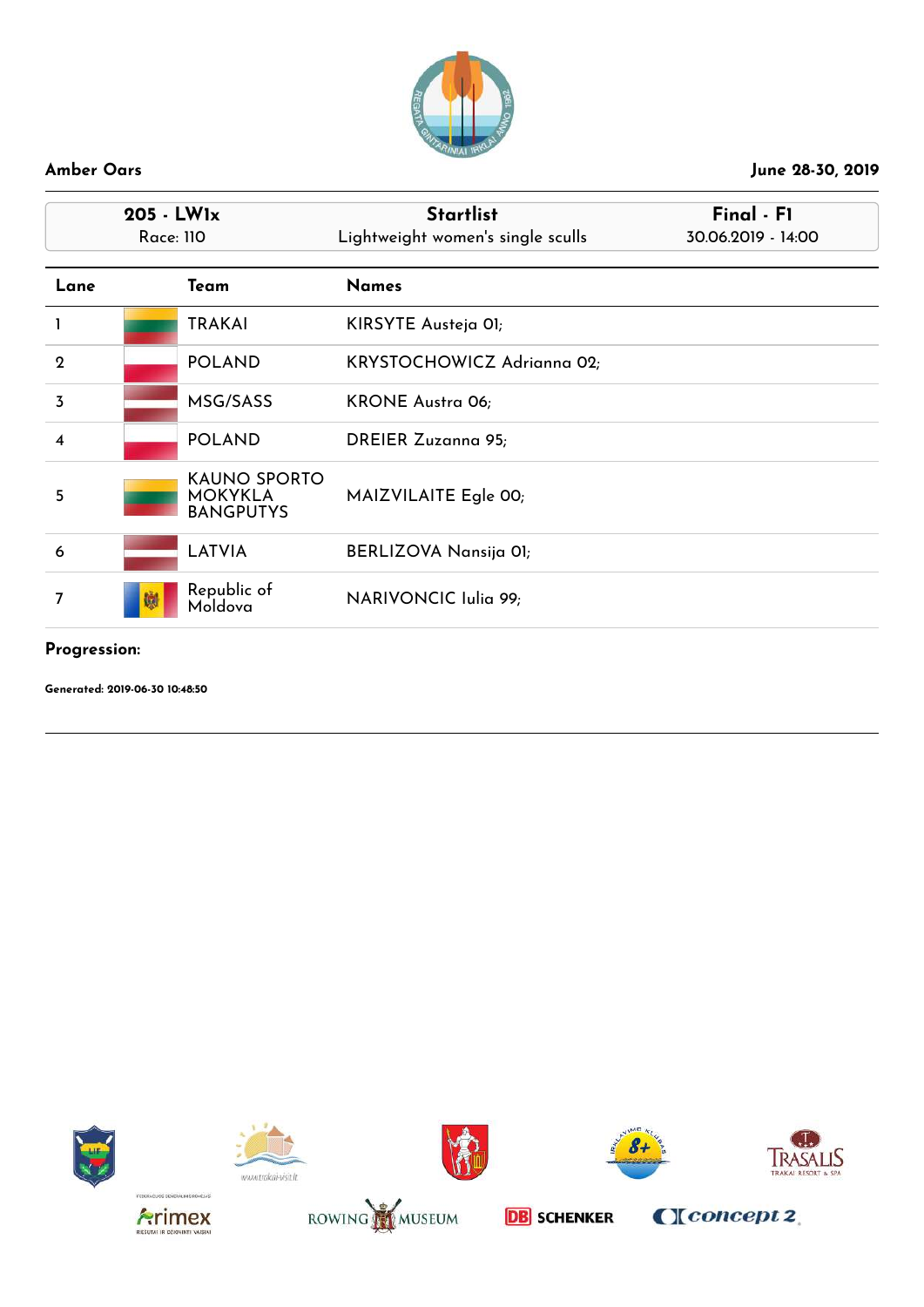

| $206 - W2$<br>Race: III                     | <b>Startlist</b><br>Women's Pair            | Final - F1<br>30.06.2019 - 14:10 |
|---------------------------------------------|---------------------------------------------|----------------------------------|
| Team                                        | <b>Names</b>                                |                                  |
| Rowing and<br><b>Canoeing Club</b><br>Tartu | KURE Helen 01; NOMMIK Annika 00;            |                                  |
| <b>UKRAINA</b>                              | KRYCHENKOVA Valeriia 97; HOLYK Ruslana 98;  |                                  |
| <b>LITHUANIA</b>                            | SENKUTE Viktorija 95; KRALIKAITE Kamile 01; |                                  |
| Rowing and<br><b>Canoeing Club</b><br>Tartu | REINKORT Marliis 95; TOHU Kristel 95;       |                                  |
| <b>DAUGAVPILS</b>                           | GRIGORJEVA Tatjana 99; IVANOVA Ludmila 85;  |                                  |
|                                             |                                             |                                  |

# **Progression:**

















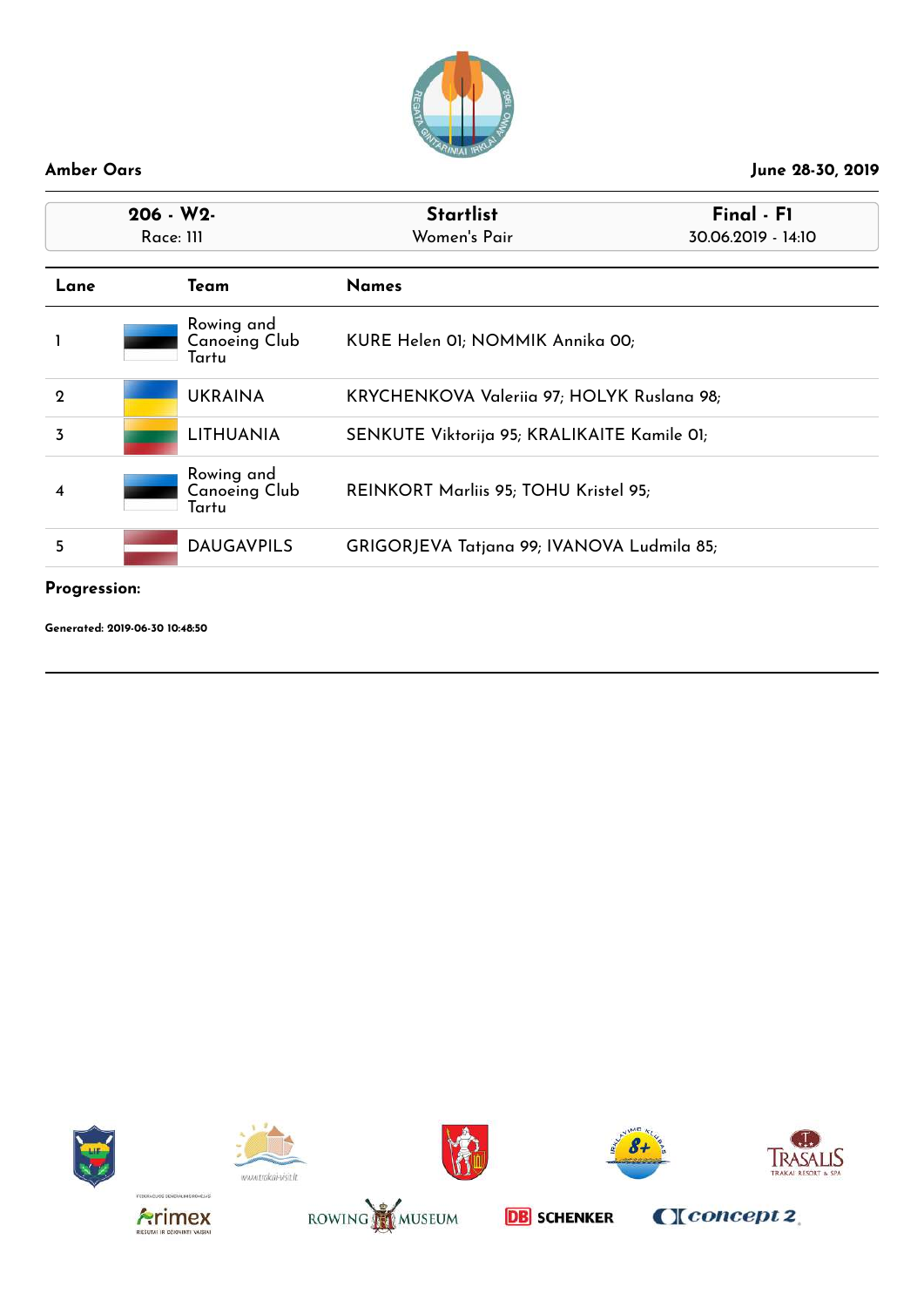

| 207 - LMIx              |                          | <b>Startlist</b>                | Final - FA         |
|-------------------------|--------------------------|---------------------------------|--------------------|
|                         | Race: 112                | Lightweight Men's Single Sculls | 30.06.2019 - 14:20 |
| Lane                    | Team                     | <b>Names</b>                    |                    |
|                         | Rowing Club<br>Tallinn   | LIPINTSOV Aleksei 82;           |                    |
| $\mathbf 2$             | <b>VILJANDI RC</b>       | RANDMAE Kermo 96;               |                    |
| $\overline{3}$          | <b>UKRAINA</b>           | HALIAN Dmytro 97;               |                    |
| $\overline{\mathbf{4}}$ | <b>GEORGIA</b><br>+    + | <b>KANTELADZE Giorgi;</b>       |                    |
| 5                       | MSG/SASS                 | SOKOLOVS Girts 98;              |                    |
| 6                       | <b>RUSSIA</b>            | KHILYUK Maxim 99;               |                    |

### **Progression:**















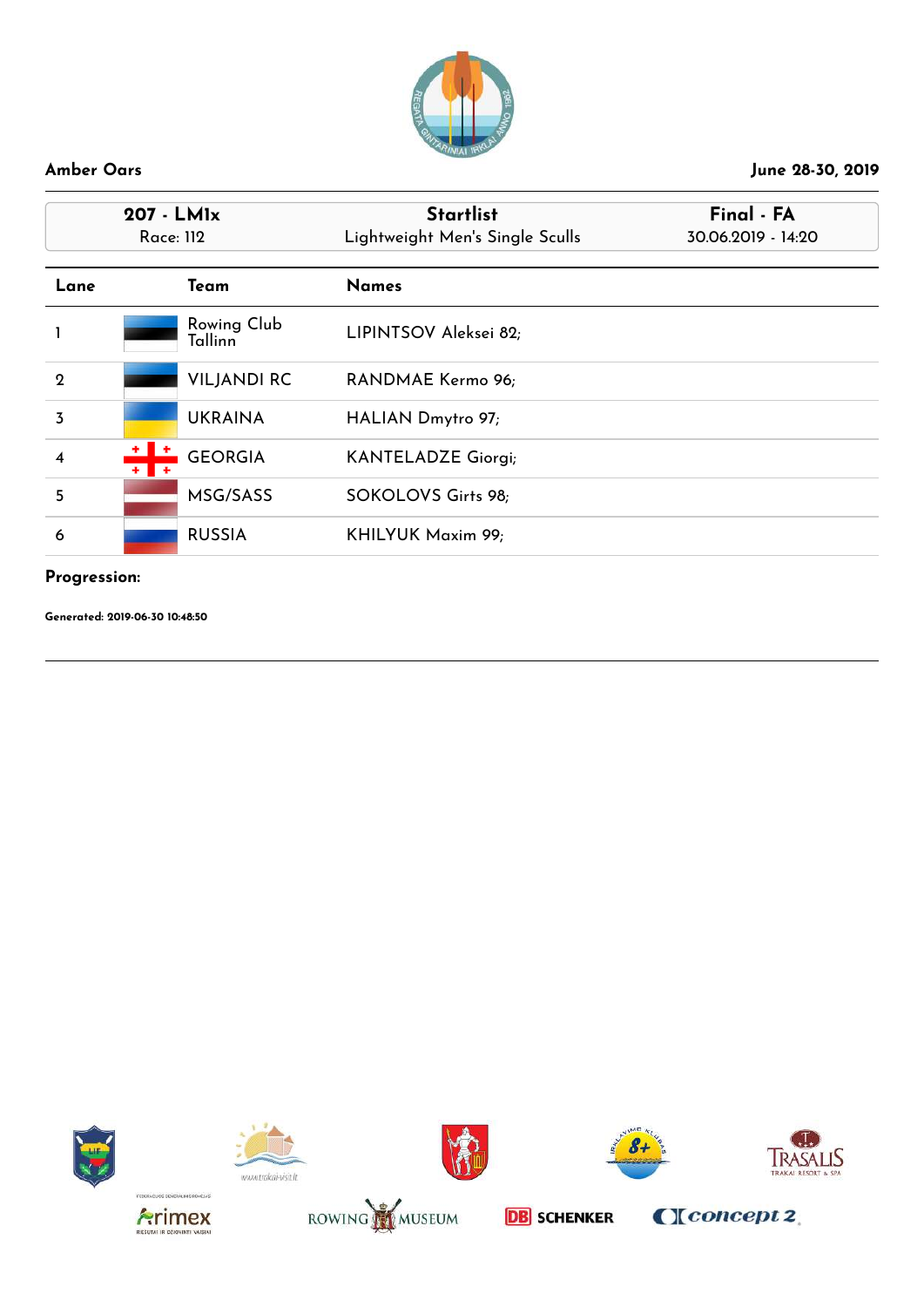

| $208 - W2x$  |                                                       |                                                           | <b>Startlist</b>                               | Final - FB |
|--------------|-------------------------------------------------------|-----------------------------------------------------------|------------------------------------------------|------------|
|              | Race: 113                                             |                                                           | Women's Double Sculls<br>30.06.2019 - 14:30    |            |
| Lane<br>Team |                                                       |                                                           | <b>Names</b>                                   |            |
|              | <b>PARNU ROWING</b><br><b>CCENTRE</b><br><b>KALEV</b> |                                                           | VILBASTE Kadri 01; NOMMSALU Jane-Riin 03;      |            |
| $\mathbf 2$  | <b>LATVIA</b>                                         |                                                           | LIEPINA Nansija 00; STRAZDINA Sanija 01;       |            |
| 3            | <b>RUSSIA</b>                                         |                                                           | BARYSHNIKOVA Anastasia 02; MAKAROVA Ksenia 02; |            |
| 4            |                                                       | Parnu SK                                                  | ARON Annabel 01; KOLLO Rachel 01;              |            |
| 5            |                                                       | <b>KAUNO SPORTO</b><br><b>MOKYKLA</b><br><b>BANGPUTYS</b> | SAKICKAITE Ugne 05; ZIUKAITE Patricija 05;     |            |
| 6            |                                                       | <b>POLAND</b>                                             | WELNINSKA Anna 00; KACZURSKA Oliwia 00;        |            |

### **Progression:**

**Generated: 2019-06-30 10:48:50**













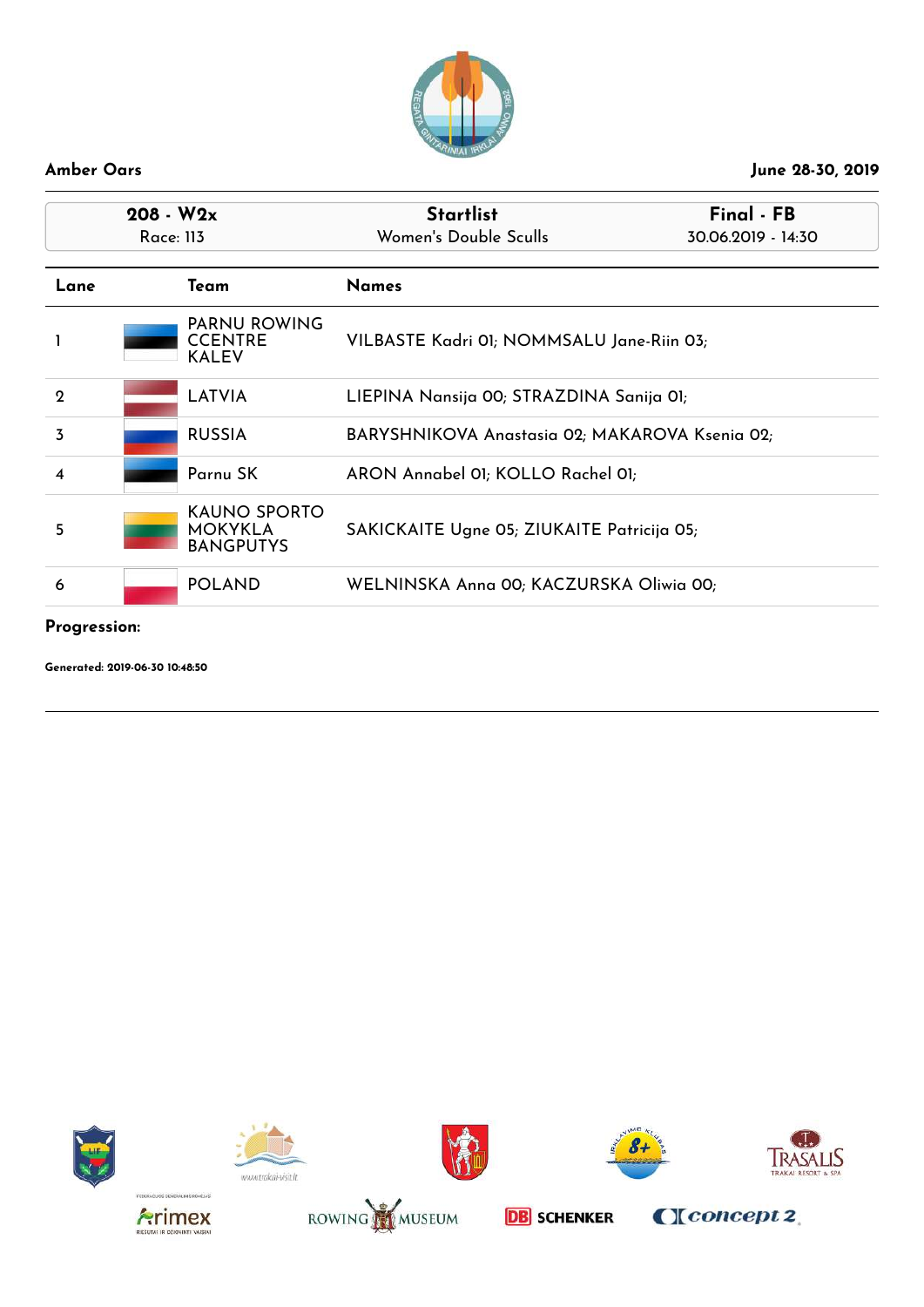

| $208 - W2x$<br>Race: 114<br>Lane<br>Team |  |                  | <b>Startlist</b><br>Women's Double Sculls        | Final - FA<br>30.06.2019 - 14:40 |
|------------------------------------------|--|------------------|--------------------------------------------------|----------------------------------|
|                                          |  |                  | <b>Names</b>                                     |                                  |
|                                          |  | Parnu SK         | MAESAAR Karolyn 99; MITT Liisu 97;               |                                  |
| $\mathbf 2$                              |  | <b>LITHUANIA</b> | JUZENAITE Ugne 02; RIMKUTE Dovile 01;            |                                  |
| 3                                        |  | <b>LATVIA</b>    | SVIRSKA Olga 86; BOLE Evita 90;                  |                                  |
| $\overline{\mathbf{4}}$                  |  | <b>LITHUANIA</b> | VALCIUKAITE Milda 94; SENKUTE Viktorija 95;      |                                  |
| 5                                        |  | <b>SIAULIAI</b>  | VAREIKAITE Viktorija 99; NAZARENKAITE Nomeda 02; |                                  |
| 6                                        |  | Parnu SK         | ALTTOA Grete 00; JAANSON Greta 00;               |                                  |

# **Progression:**

















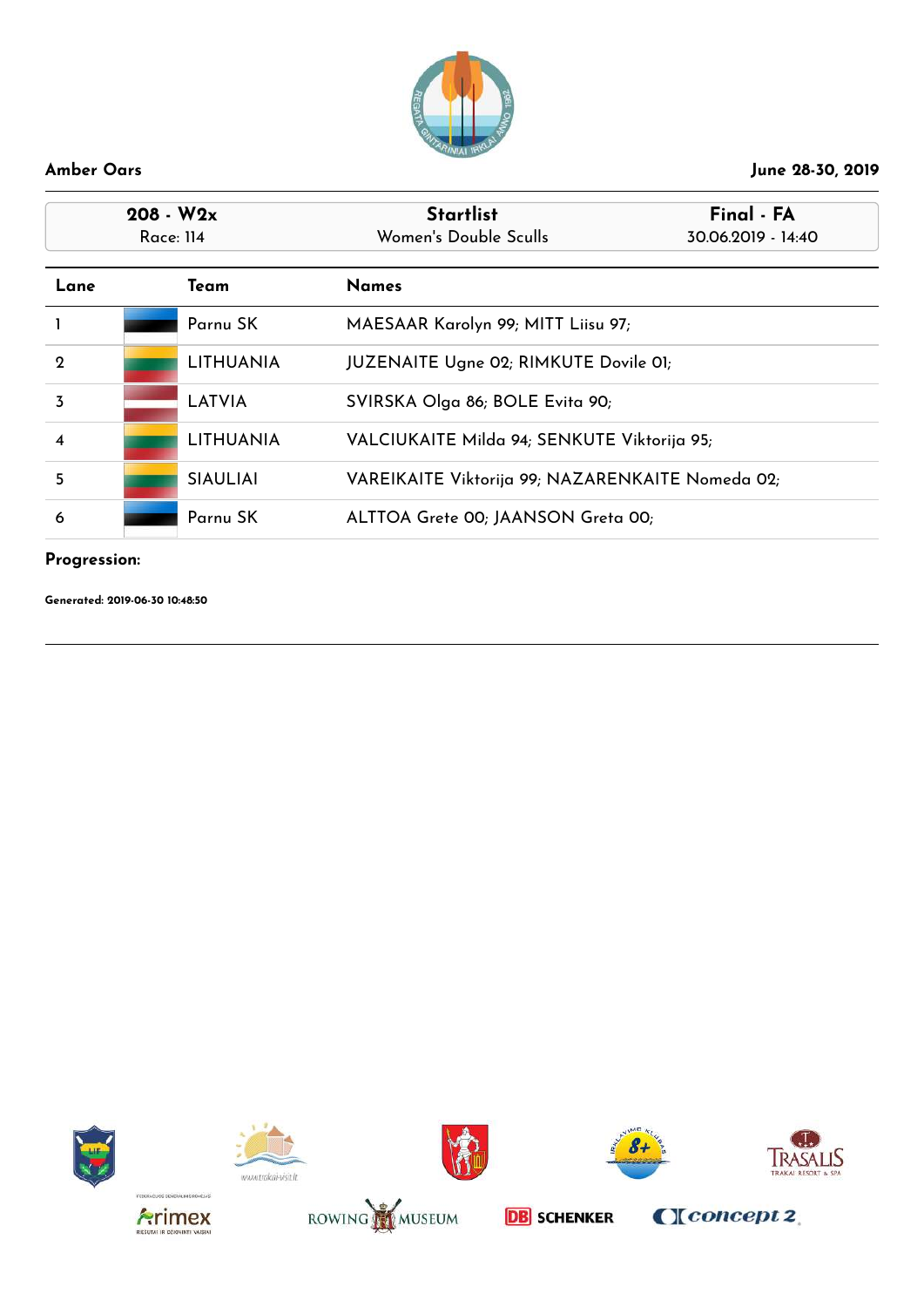

| 209 - M4-<br>Race: 115 |                                                        | <b>Startlist</b><br>Men's Four                                                                 | Final - F1<br>30.06.2019 - 14:45 |
|------------------------|--------------------------------------------------------|------------------------------------------------------------------------------------------------|----------------------------------|
| Lane                   | Team                                                   | <b>Names</b>                                                                                   |                                  |
| $\mathbf{Q}$           | <b>UKRAINA</b>                                         | PONOCHOVNYI Andriy 00; TARASENKO Evheniy 00; STIOPKIN<br>Vladyslav OI; KONDRATIUK Yaroslav OI; |                                  |
| 3                      | LATVIA                                                 | DREIJERS Rolands 02; VELICKO Toms 02; KORESKOVS Stanilsavs<br>02; JURKA Reinis 02;             |                                  |
| 4                      | <b>KLAIPEDOS</b><br><b>IRKLAVIMO</b><br><b>CENTRAS</b> | <b>VOLKOVAS Benas 01; VENCKUS Valdas 00; VAITKUNAS</b><br>Tautvydas 95; BALSYS Dovydas 91;     |                                  |
| 5                      | <b>UKRAINA</b>                                         | LOBINTSEV Illia 03; DLINYK Mykyta 04; SVYRYDENKO<br>Oleksandr OI; BELIAEV Yanal OI;            |                                  |
|                        |                                                        |                                                                                                |                                  |

### **Progression:**















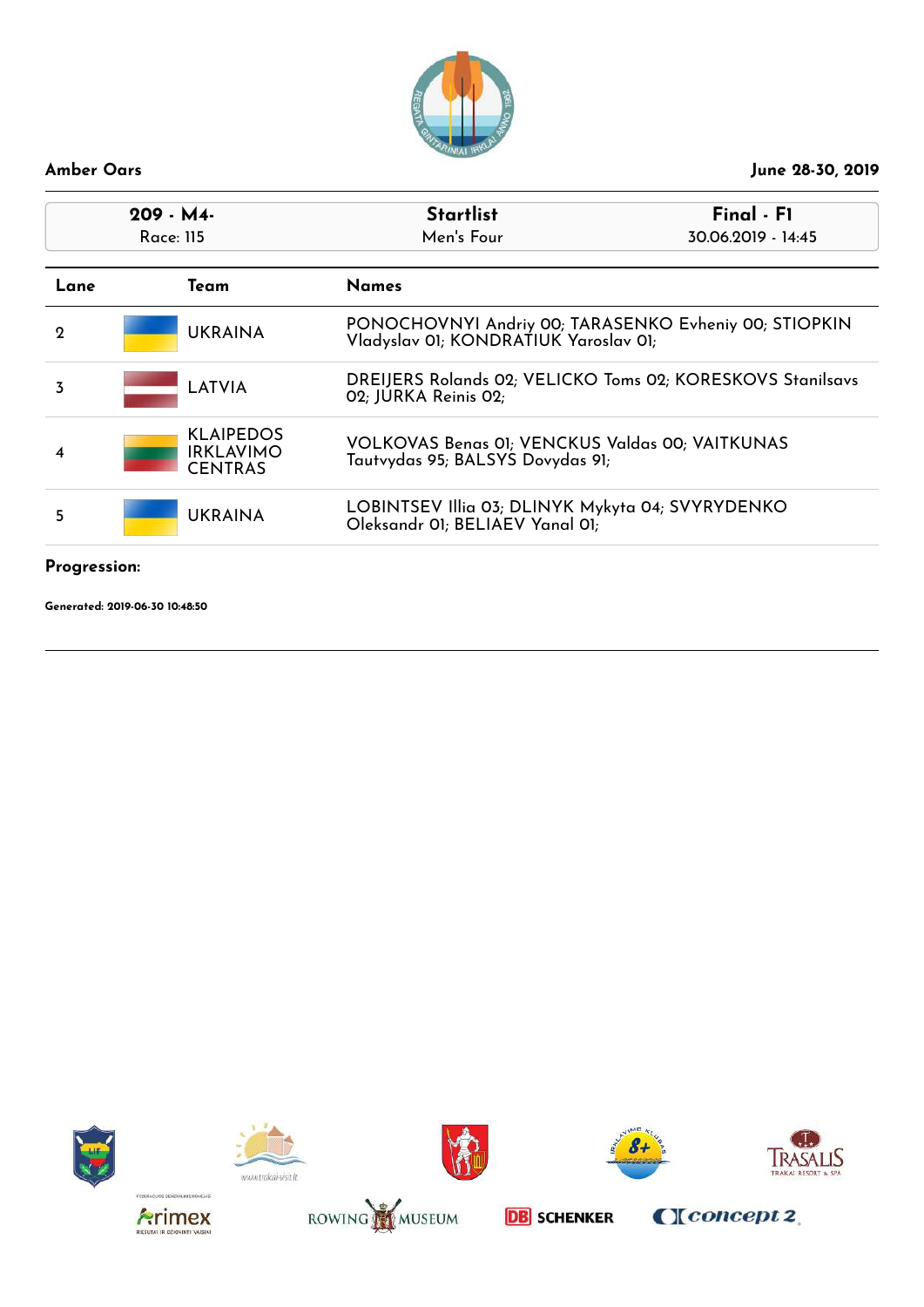

| $210 - W_4x$<br>Race: 116 |                                                           | <b>Startlist</b><br>Women's Quadruple Sculls                                                   | $Final - FI$<br>30.06.2019 - 14:55 |
|---------------------------|-----------------------------------------------------------|------------------------------------------------------------------------------------------------|------------------------------------|
| Lane                      | Team                                                      | <b>Names</b>                                                                                   |                                    |
| L                         | <b>KLAIPEDOS</b><br><b>IRKLAVIMO</b><br><b>CENTRAS</b>    | VENCKUTE Zivile 03; MONKEVICIUTE Gabija 03;<br>TAURAGAUSKAITE Melita 02; STANKUTE Jurinda 01;  |                                    |
| $\mathbf 2$               | <b>POLAND</b>                                             | WASELA Paulina; KANIA Oliwia 00; STRYBEL Malgorzata 00;<br>CHRZANOWSKA Paulina 00;             |                                    |
| 3                         | MSG/SASS                                                  | AGARE Kate 05; GRUNDMANE Liva 03; AGARE Lina 04;<br><b>GRUNDMANE Sabine 04;</b>                |                                    |
| 4                         | <b>KAUNO SPORTO</b><br><b>MOKYKLA</b><br><b>BANGPUTYS</b> | DRULYTE Rusne 04; MALIJAUSKAITE Raminta 03; VAIDELYTE<br>Laurita 03; DAMBRAUSKAITE Mija 03;    |                                    |
| 5                         | Vilniaus miesto<br>sporto centras                         | KOMARAITE Julija 00; UTKUTE Ugne 01; KIRSYTE Migle 01;<br>VILENISKYTE Simona 00;               |                                    |
| 6                         | <b>KLAIPEDOS</b><br><b>IRKLAVIMO</b><br><b>CENTRAS</b>    | KLUMBYTE Auguste 03; AUGUSTINAITE Beatrice 04;<br>JONAUSKAITE Dainida 04; SIMKUTE Karolina 02; |                                    |

# **Progression:**

**Generated: 2019-06-30 10:48:50**













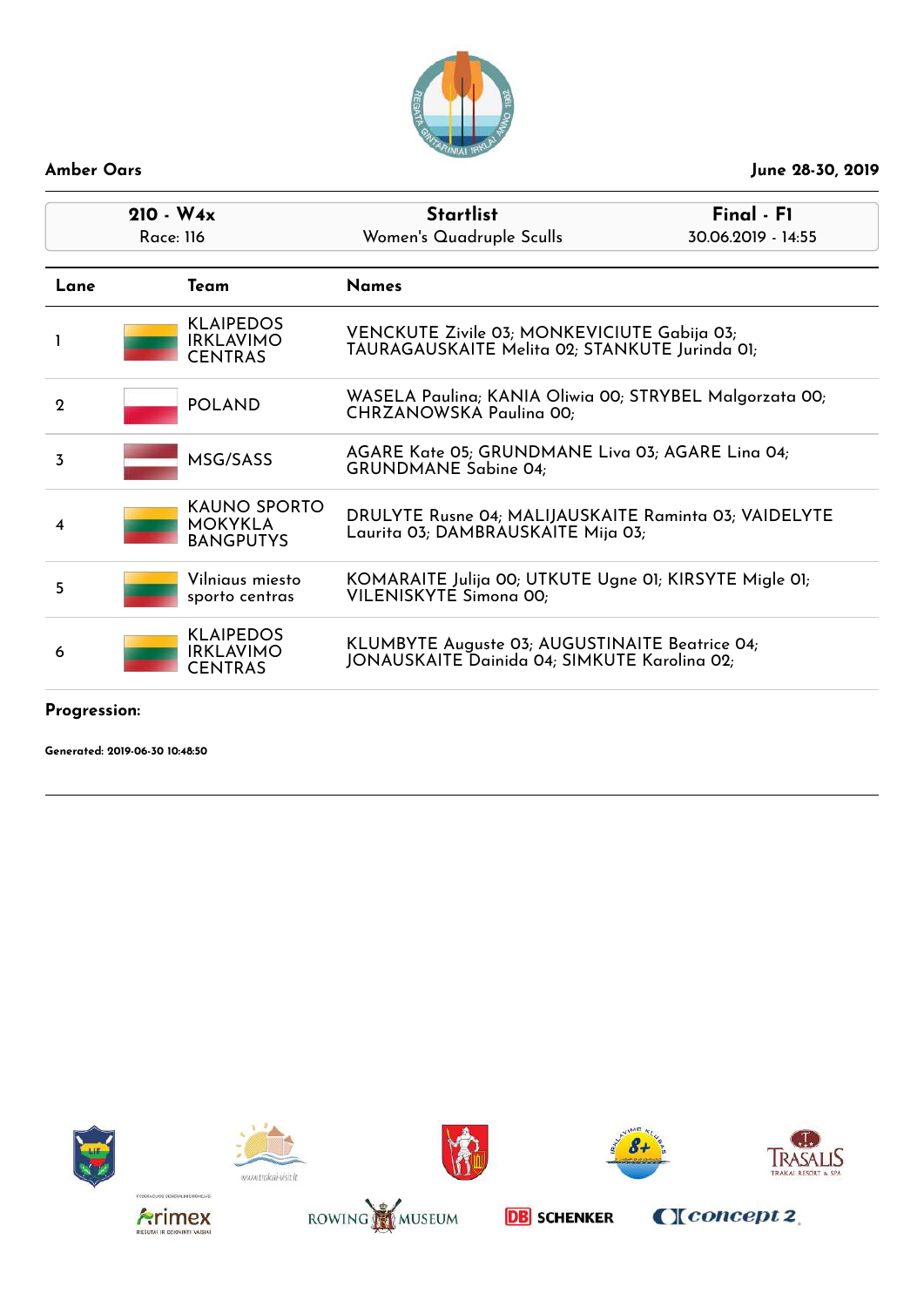

| $211 - W8+$<br>Race: 117 |                                                         | <b>Startlist</b>                                                                                                                                                                                               | Final - F1         |
|--------------------------|---------------------------------------------------------|----------------------------------------------------------------------------------------------------------------------------------------------------------------------------------------------------------------|--------------------|
|                          |                                                         | Women's Eight                                                                                                                                                                                                  | 30.06.2019 - 15:05 |
| Lane                     | Team                                                    | <b>Names</b>                                                                                                                                                                                                   |                    |
| 2                        | <b>LITHUANIA</b>                                        | SARKAUSKAITE Gabija 02; KERSYTE Austeja 01; OVERLINGAITE<br>Laura 00; PUTNAITE Vilmante 02; MEDELINSKAITE leva 99;<br>BARKUTE Ingrida 00; KRALIKAITE Kamile 01; SENKUTE Viktorija<br>95; KOZLOVSKIJ Daniel 04; |                    |
| 3                        | <b>INTERNATIONAL</b><br>(Lithuania, Latvia,<br>Estonia) | GRAZIENE Nijole 60; MAYER Rita 56; SAVICKYTE Nijole 71;<br>JAANSON Tatjana 66; VOSU Ingrid 62; LINE Renate 66;<br>LUTOSKIN Ulvi 64; ANTONE Vita 65; MURNIKOVIENE Birute;                                       |                    |
| 4                        | <b>UKRAINA</b>                                          | KRYCHENKOVA Valeriia 97; HOLYK Ruslana 98; MALYSHKO Inna<br>98; BUCHEK Alina 00; DONHUI Liubov 01; STEFASHYNA Kateryna<br>02; MATSENKO Anastasiia 03; CHERVATIUK Daria 03;<br>PROKOPCHENKO Anastasiya 03;      |                    |
| Progression:             |                                                         |                                                                                                                                                                                                                |                    |

















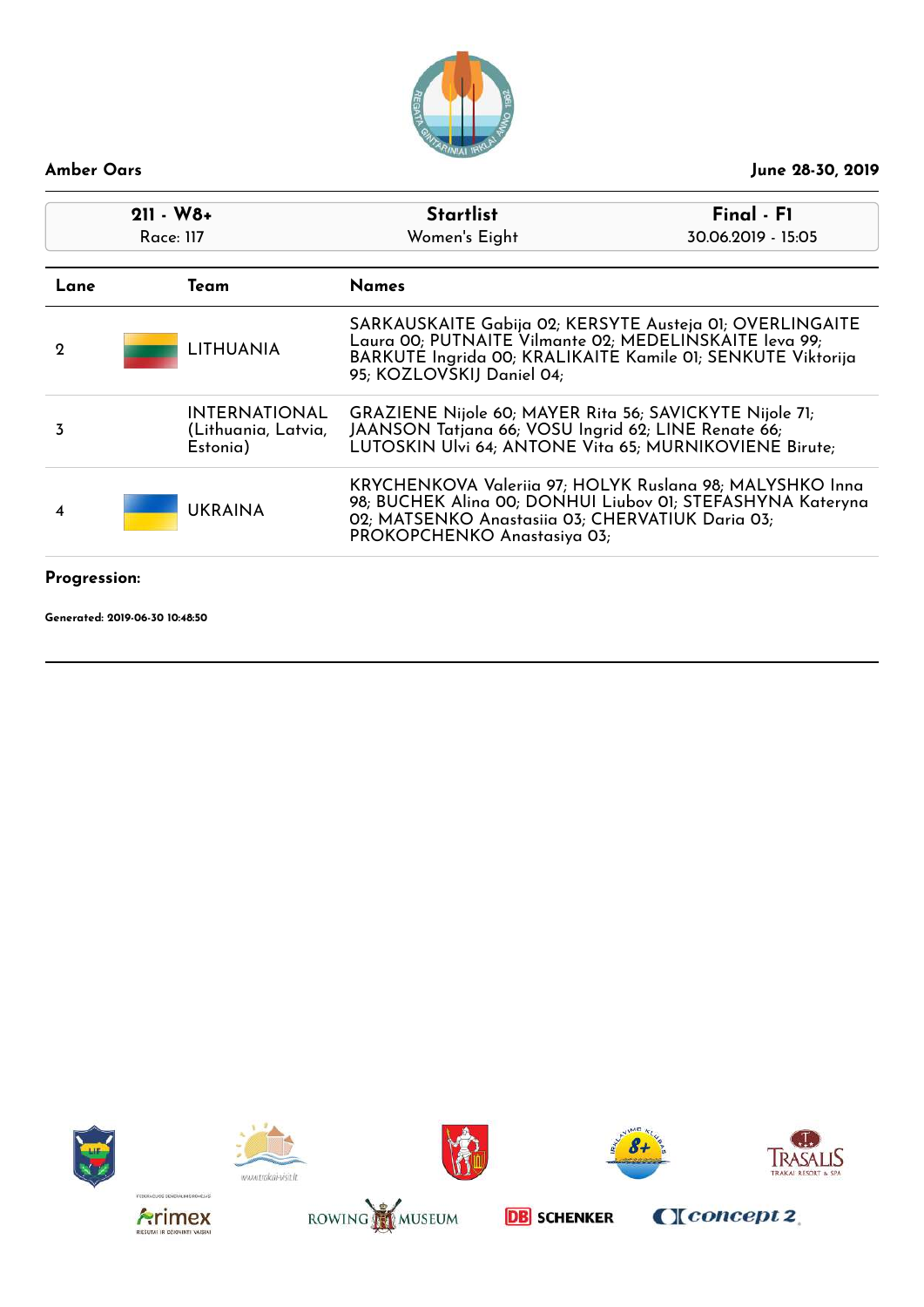

| $212 - LM2x$<br>Race: 118 |                |                                             | <b>Startlist</b><br>Lightweight Men's Double Sculls | Final - FA<br>30.06.2019 - 15:15 |
|---------------------------|----------------|---------------------------------------------|-----------------------------------------------------|----------------------------------|
| Lane                      |                | Team                                        | <b>Names</b>                                        |                                  |
|                           | $\overline{C}$ | Azerbaijan                                  | MAMMADZADA Ziya 00; NAKONECHNIY Vladislav 00;       |                                  |
| $\mathbf 2$               |                | <b>POLAND</b>                               | ZALEWSKI Artur 00; PLOTKA Jaroslaw 99;              |                                  |
| 3                         |                | Parnu SK                                    | KALJUSTE Martin 02; KOPPEL Ander 98;                |                                  |
| 4                         |                | Rowing and<br><b>Canoeing Club</b><br>Tartu | RUUSALEPP Karl August 97; LOOT Elar 99;             |                                  |
| 5                         |                | <b>NARVA</b><br><b>ENERGIA</b>              | NETSAJEV Mihhail 02; GORLOV Nikita 00;              |                                  |
| 6                         |                | Vilniaus miesto<br>sporto centras           | BINKIS Irvydas 02; NIENIUS Gvidas 99;               |                                  |

# **Progression:**















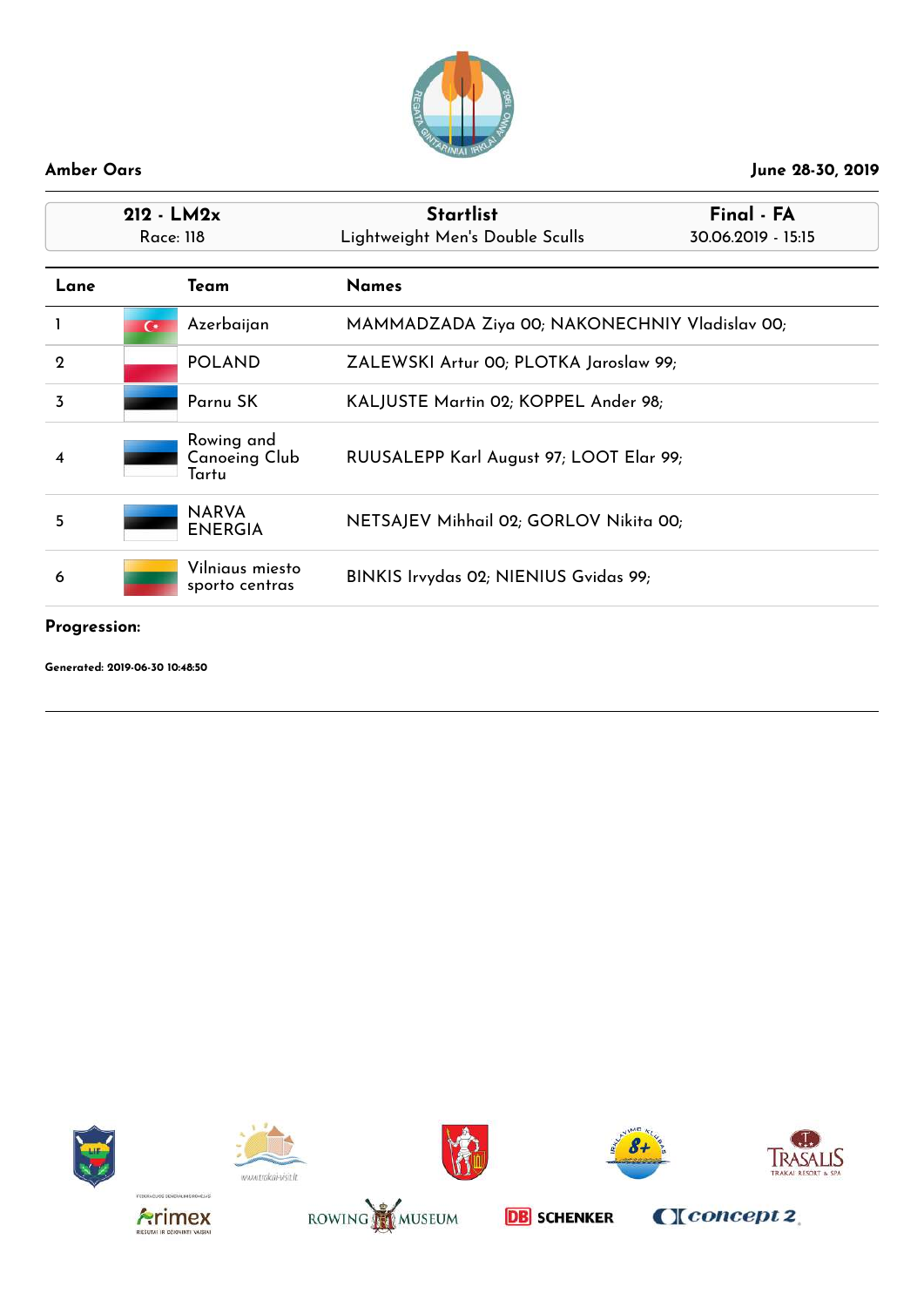

| $213 - M4x$<br>Race: 119 |                                                        | <b>Startlist</b><br>Men's Quadruple Sculls                                                  | Final - FB<br>30.06.2019 - 15:25 |
|--------------------------|--------------------------------------------------------|---------------------------------------------------------------------------------------------|----------------------------------|
| Lane                     | Team                                                   | <b>Names</b>                                                                                |                                  |
|                          | Parnu SK                                               | RAUDKIVI Karl Joosep 04; ALLIK Karel 04; TAMMJARV Raiko<br>Taave 02; LIIER Magnar 03;       |                                  |
| $\mathbf 2$              | Parnu SK                                               | KAMA Joonatan 97; KONSTANTINOV Nikita 97; RAHUOJA Martin<br>98; KODASMA Margus 98;          |                                  |
| 3                        | Jelgava BJSS                                           | GRONSKIS Jekabs 00; MEDNIS Romeo 01; IZKALNS Marcis 02;<br>SKINKIS Peteris 01;              |                                  |
| 4                        | <b>KLAIPEDOS</b><br><b>IRKLAVIMO</b><br><b>CENTRAS</b> | BRUSOKAS Paulius 03; BABARSKAS Linas 03; URBONAS Ignas 03;<br>SAPARAVICIUS Jonas 03;        |                                  |
| 5                        | <b>UKRAINA</b>                                         | KAZNADIEI Yehor 03; PARUBOK Yaroslav 03; KHLOPIACHYI<br>Serhii 02; OLENCHENKO Oleksandr 03; |                                  |
| 6                        | Parnu SK                                               | PRUULI Jasper 01; MAEOTS Kristofer 02; JOESAAR Rasmus 02;<br>MERIMAA Jako Martin 02;        |                                  |

**Progression:**

**Generated: 2019-06-30 10:48:50**













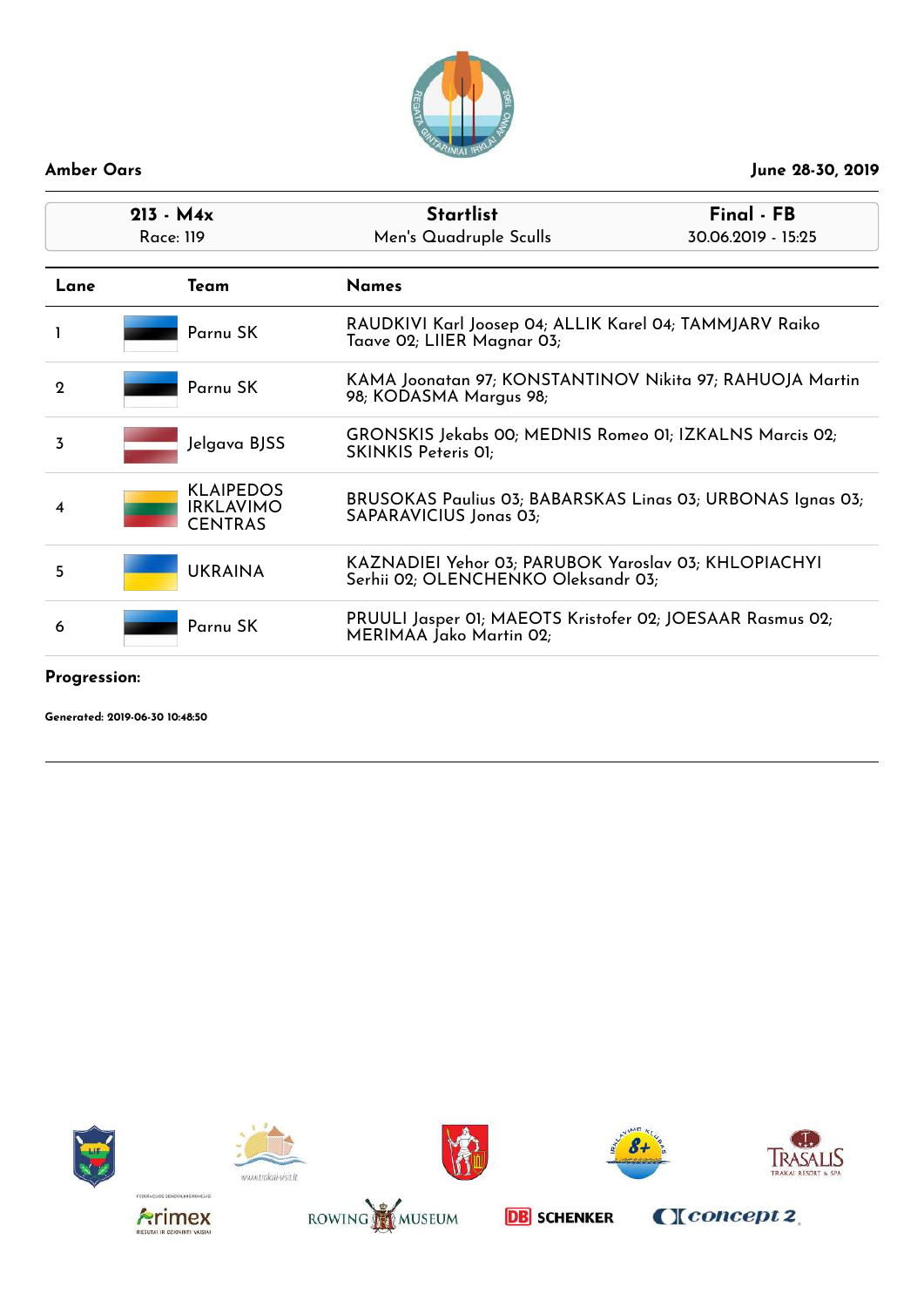

| $213 - M4x$<br>Race: 120 | <b>Startlist</b><br>Final - FA<br>Men's Quadruple Sculls<br>30.06.2019 - 15:35                        |  |
|--------------------------|-------------------------------------------------------------------------------------------------------|--|
| Team                     | <b>Names</b>                                                                                          |  |
| <b>POLAND</b>            | SIEWASZEWICZ Adam 00; KRZEWINSKI Radoslaw 98;<br>WACHOWICZ Dawid 96; PACZKOWSKI Dariusz 95;           |  |
| <b>LITHUANIA</b>         | DZIAUGYS Martynas; GRISKONIS Mindaugas 76; NEMERAVICIUS<br>Dovydas 96; RITTER Saulius 88;             |  |
| <b>LITHUANIA</b>         | MATUSEVICIUS Augustinas 01; KUSKEVICIUS Justas 01; ILONIS<br>Saulius-Jonas 97; JAKUBAUSKAS Rokas 02;  |  |
| LITHUANIA                | GALISANSKIS Zygimantas 92; JANCIONIS Dominykas 93;<br>MASCINSKAS Rolandas 92; ADOMAVICIUS Aurimas 93; |  |
| <b>SIAULIAI</b>          | JUKNA Eimantas 02; DAUNORAS Dzeraldas 03; KIRDA Paulius 02;<br><b>VAITKEVICIUS Martynas 01;</b>       |  |
| <b>ESTONIA</b>           | RAJA Allar 83; ANDERSON Sten-Erik 91; ENDREKSON Tonu 79;<br>TAIMSOO Kaspar 87;                        |  |
|                          |                                                                                                       |  |

# **Progression:**

**Generated: 2019-06-30 10:48:50**













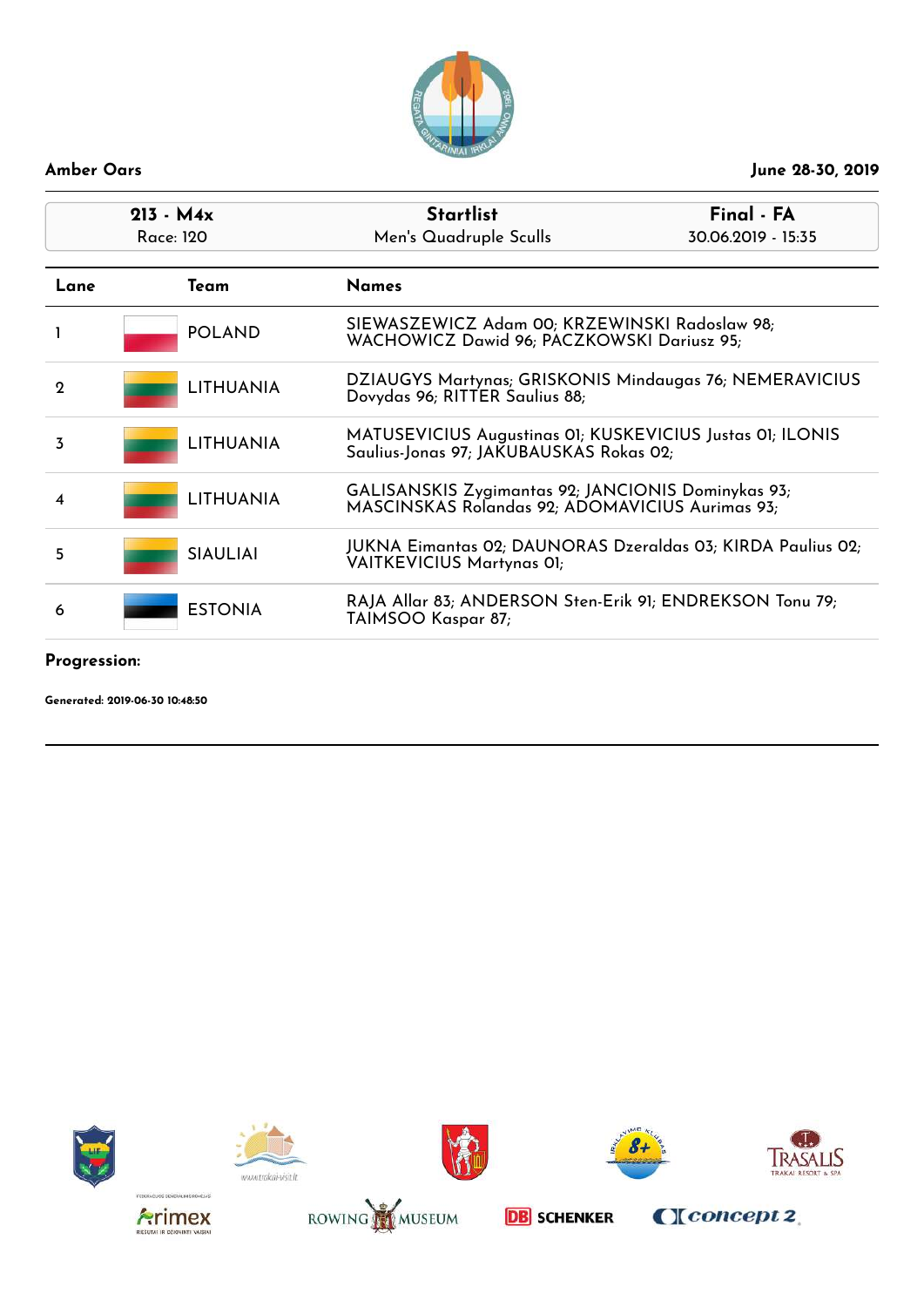

| $214 - M8+$<br>Race: 121<br>Lane<br>Team |                                                        | <b>Startlist</b><br>Men's Eight                                                                                                                                                                                       | Final - F1<br>30.06.2019 - 15:45                            |
|------------------------------------------|--------------------------------------------------------|-----------------------------------------------------------------------------------------------------------------------------------------------------------------------------------------------------------------------|-------------------------------------------------------------|
|                                          |                                                        | <b>Names</b>                                                                                                                                                                                                          |                                                             |
| $\mathbf 2$                              | <b>UKRAINA</b>                                         | MUSIENKO Kostiantyn 99; ONIPCHENKO Maksym 99;<br>PONOCHOVNYI Andriy 00; TARASENKO Evheniy 00; STIOPKIN<br>ZAKHAROV Artem 03; KYRYLOV Semen 02;                                                                        | Vladyslav 01; KONDRATIUK Yaroslav 01; RASCHEPKIN Maksym 95; |
| 3                                        | <b>TRAKAI</b>                                          | KAZLOVSKIJ Arnold 00; KONDRATAVICIUS Vaidas 02;<br>GOLYSENKO Dominykas 02; PREIDYS Kasperas 02; BAREIKA<br>Donatas 03; USCILA Modestas 03; NESCERENKO Arturas 00;<br>SLIMANAVICIUS Ricardas 00; KAZLOVSKIJ Daniel 04; |                                                             |
| 4                                        | <b>KLAIPEDOS</b><br><b>IRKLAVIMO</b><br><b>CENTRAS</b> | KUNDROTAS Vilius 02; GRIKPEDIS Vilius 02; LOGVINOVAS<br>Gustas 03; VENCKUS Valdas 00; VOLKOVAS Benas 01;<br>VAITKUNAS Tautvydas 95; BALSYS Dovydas 91; RAZMA Ramunas<br>01; SIMKUTE Karolina;                         |                                                             |
| Progression:                             |                                                        |                                                                                                                                                                                                                       |                                                             |















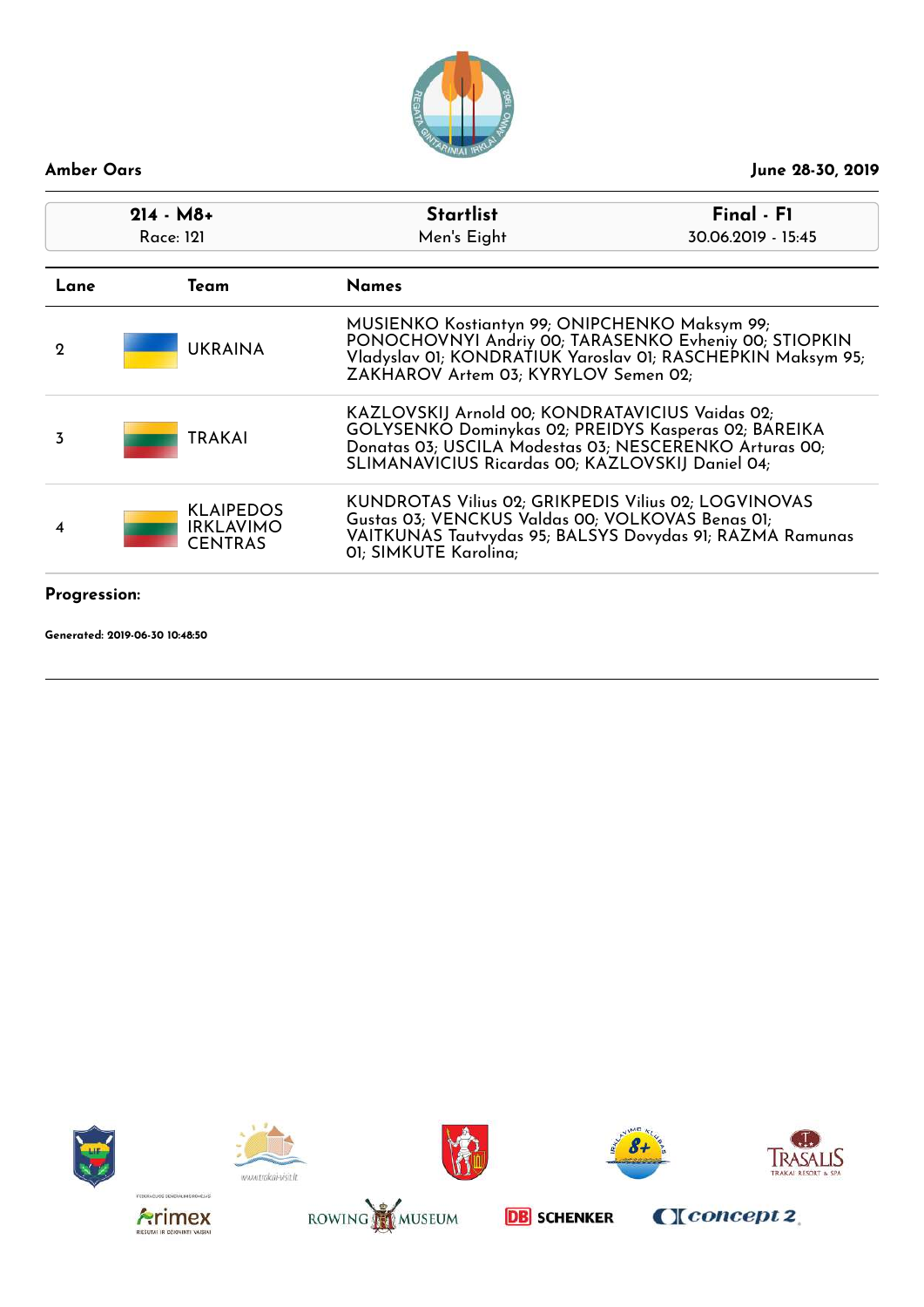

# **Amber Oars June 28-30, 2019 215 - PRM1x Startlist Final - F1** Race: 122 30.06.2019 - 15:55 **Lane Team Names** 3 KLAIPEDOS IRKLAVIMO CENTRAS NAVICKAS Augustas 90;

**Progression:**

**Generated: 2019-06-30 10:48:50**















**DB** SCHENKER